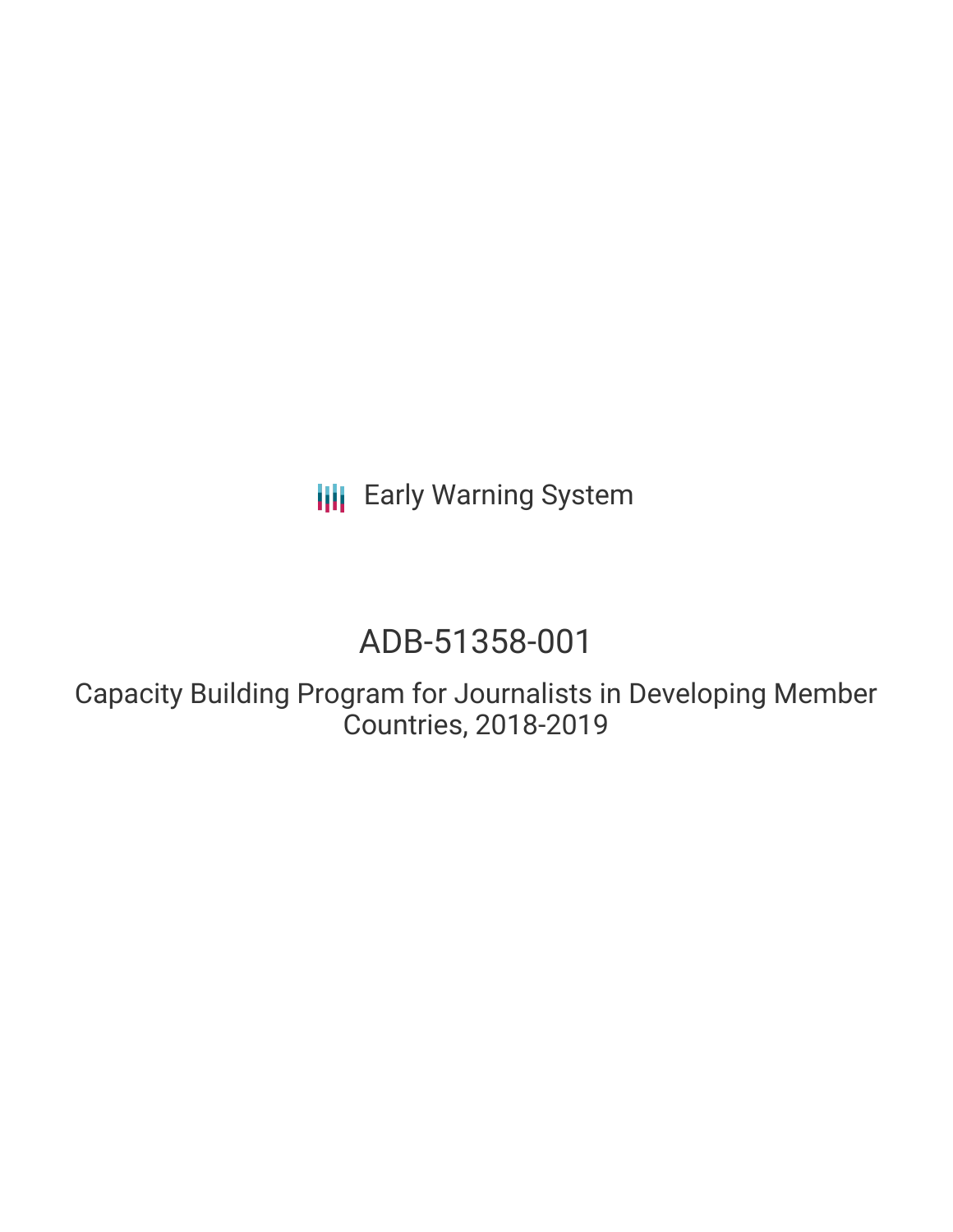

# **Quick Facts**

| <b>Countries</b>                       | Afghanistan, Armenia, Bangladesh, Cambodia, China, Fiji, India, Indonesia, Malaysia, Mongolia, Myanmar, Nepal, Pakistan, Sri<br>Lanka, Thailand, Vietnam |
|----------------------------------------|----------------------------------------------------------------------------------------------------------------------------------------------------------|
| <b>Financial Institutions</b>          | Asian Development Bank (ADB)                                                                                                                             |
| <b>Status</b>                          | Active                                                                                                                                                   |
| <b>Bank Risk Rating</b>                | U                                                                                                                                                        |
| <b>Voting Date</b>                     | 2017-12-20                                                                                                                                               |
| <b>Sectors</b>                         | <b>Technical Cooperation</b>                                                                                                                             |
| Investment Type(s)                     | Fund                                                                                                                                                     |
| Investment Amount (USD)\$ 0.23 million |                                                                                                                                                          |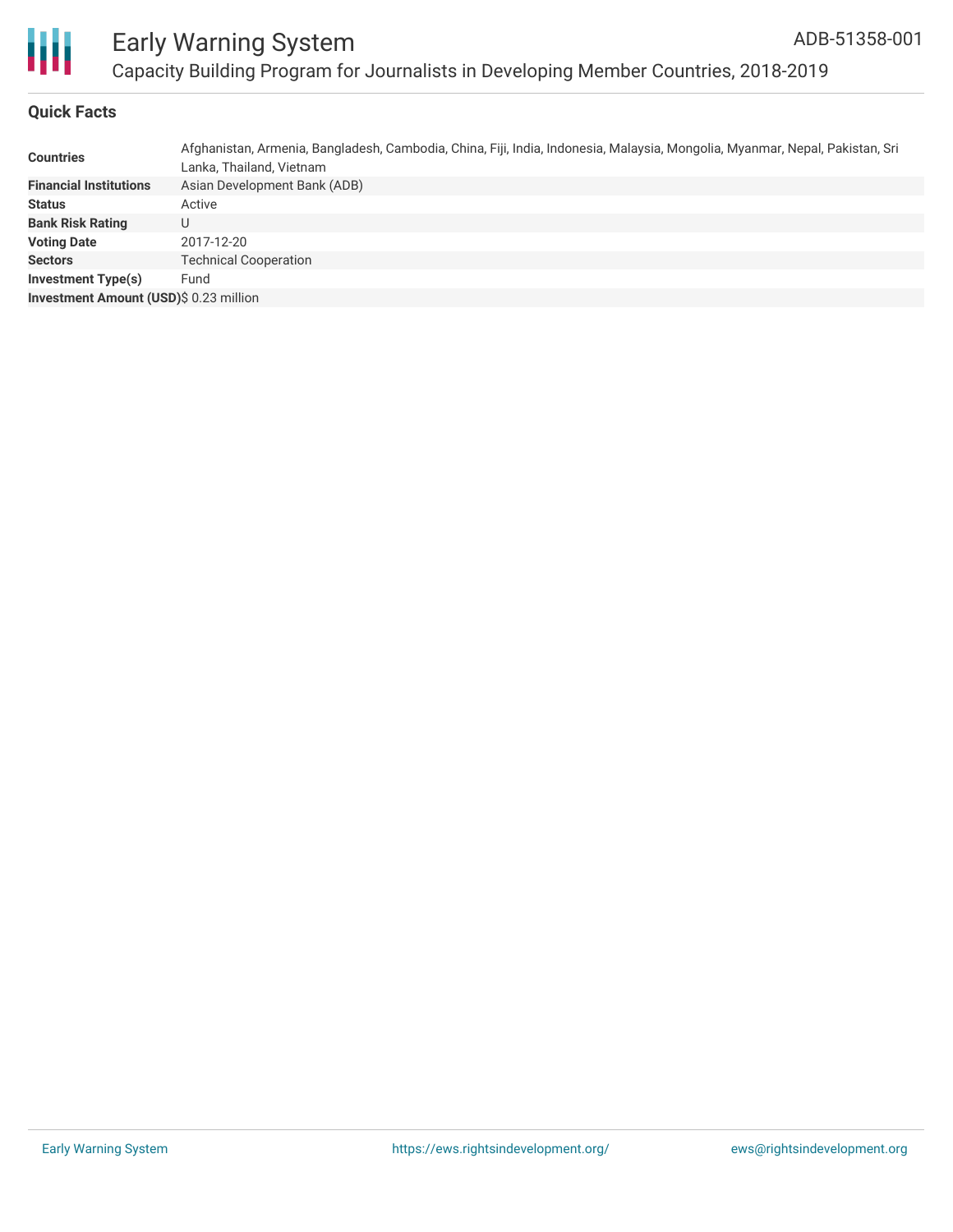

## **Project Description**

According to the bank website, the project outcomes are:

-DMC journalists' understanding and reporting of SDGs and other development and economic issues in Asia and the Pacific region improved

-Knowledge sharing on development issues by ADB-supported DMC journalists promoted through news articles, which may encourage policy debate among DMC stakeholders and opinion leaders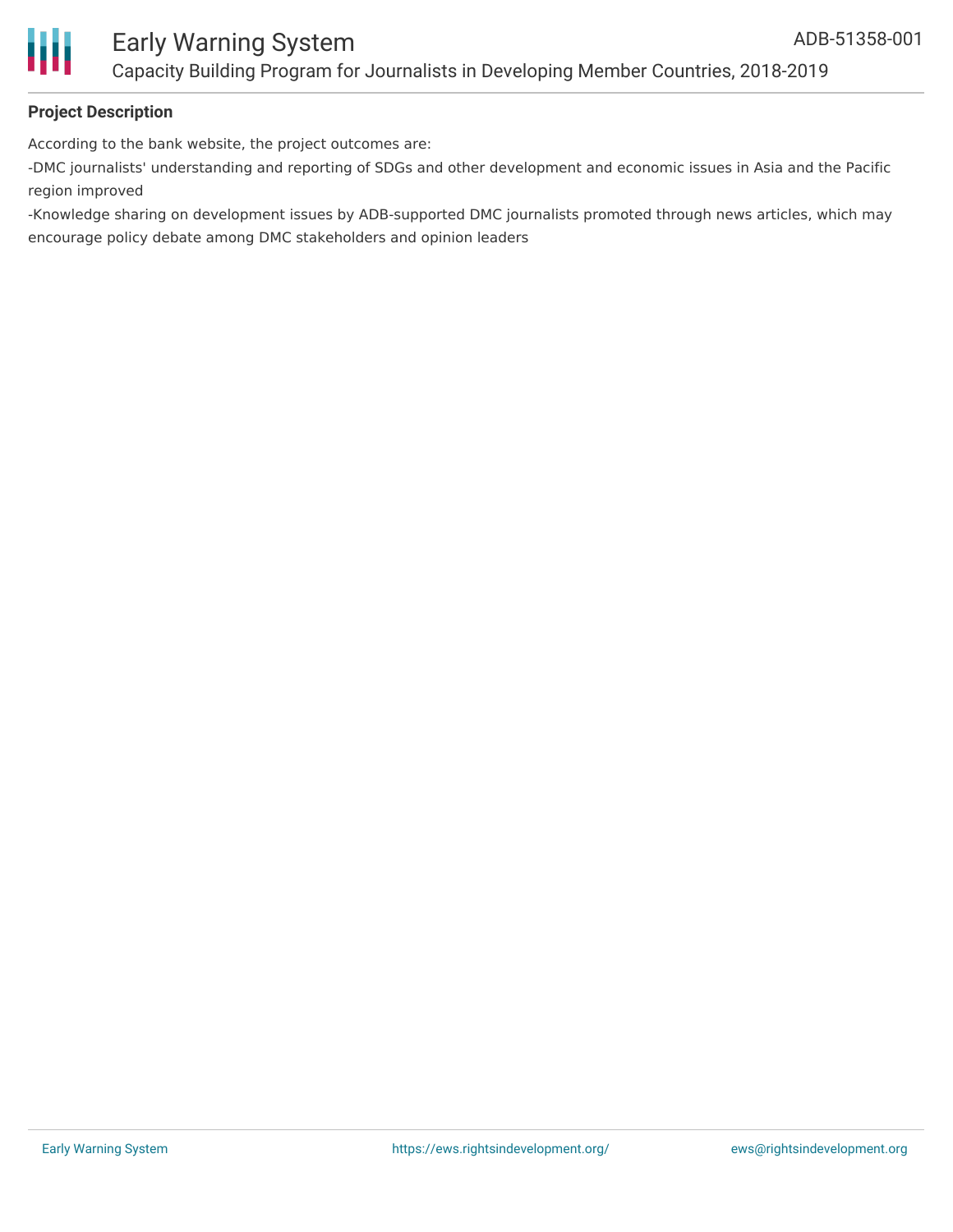

#### **Investment Description**

Asian Development Bank (ADB)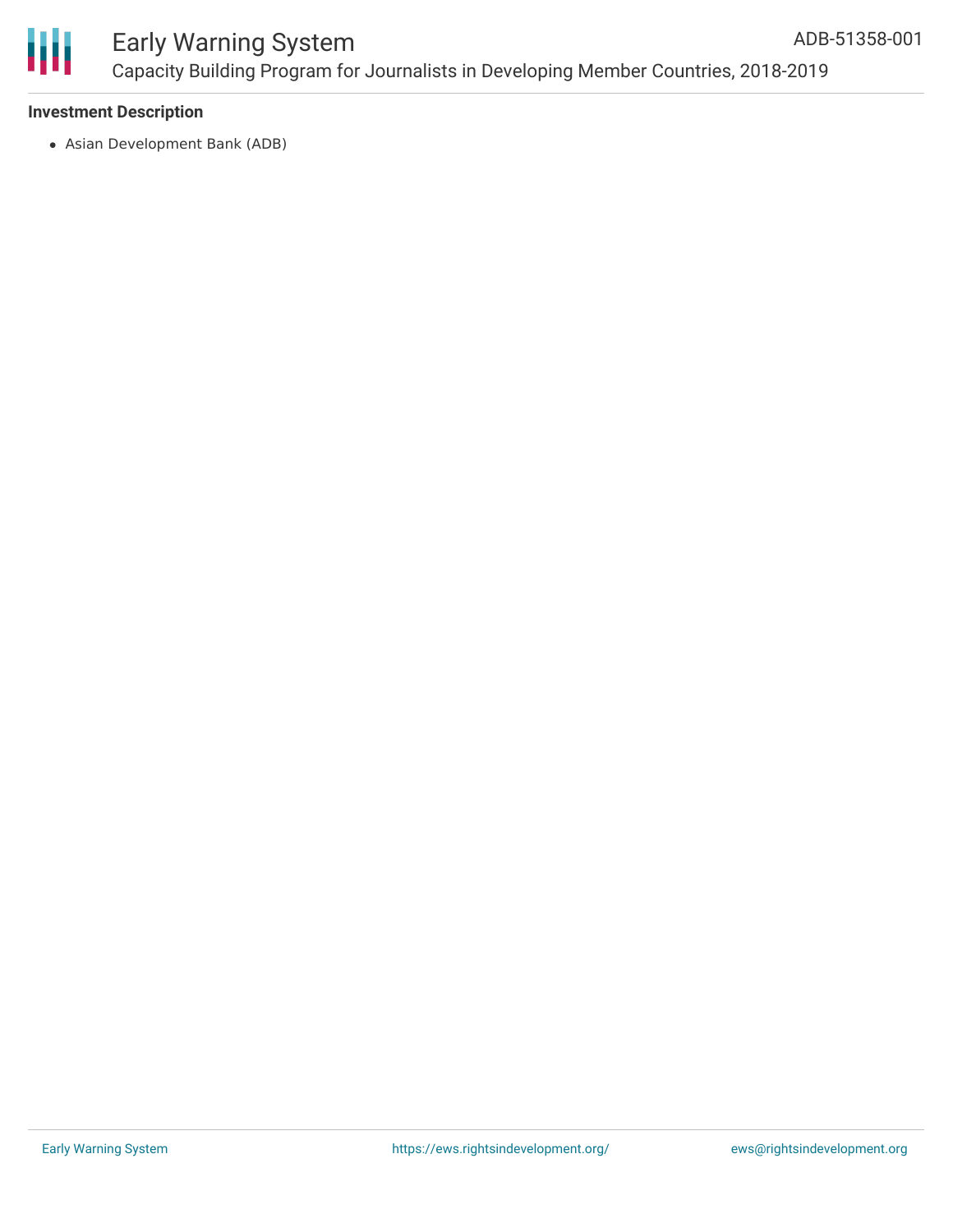

## **Contact Information**

Responsible ADB Officer Kodama, Harumi Responsible ADB Department DOC Responsible ADB Division DOC Executing Agencies Asian Development Bank 6 ADB Avenue, Mandaluyong City 1550, Philippines

#### **ACCOUNTABILITY MECHANISM OF ADB**

The Accountability Mechanism is an independent complaint mechanism and fact-finding body for people who believe they are likely to be, or have been, adversely affected by an Asian Development Bank-financed project. If you submit a complaint to the Accountability Mechanism, they may investigate to assess whether the Asian Development Bank is following its own policies and procedures for preventing harm to people or the environment. You can learn more about the Accountability Mechanism and how to file a complaint at: http://www.adb.org/site/accountability-mechanism/main